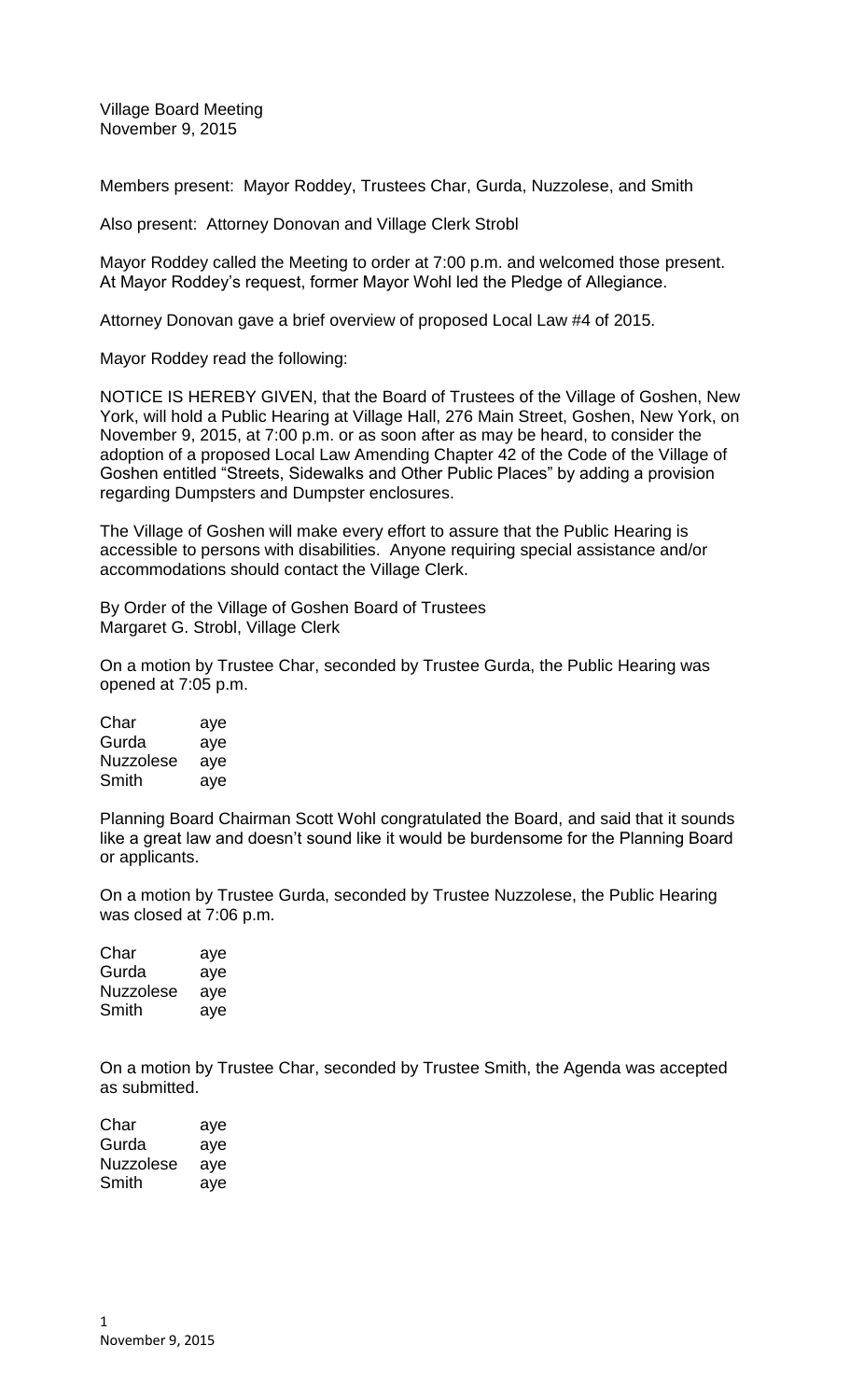On a motion by Trustee Nuzzolese, seconded by Trustee Char, the Minutes of the October 26, 2015 Village Board Meeting were accepted as submitted.

| Char             | aye |
|------------------|-----|
| Gurda            | aye |
| <b>Nuzzolese</b> | ave |
| Smith            | aye |

## **Communications**

Mayor Roddey read a letter from 2014 Village of Goshen Scholarship recipient Megan Farrell, thanking the Board for the additional semester's textbook funding which was provided to her.

## Items of Business

On a motion by Trustee Gurda, seconded by Trustee Smith, Scott Birney, Timothy Cox, and Brian Ritchings are hereby authorized to attend Hudson Valley Water Works' Fall Seminar on November 18, 2015 at the Village of Montgomery Senior Center. The total cost of this training is \$90.00, and the Department of Health will award 5.5 contact hours toward recertification.

| Char      | aye |
|-----------|-----|
| Gurda     | aye |
| Nuzzolese | aye |
| Smith     | aye |

On a motion by Trustee Char, seconded by Trustee Nuzzolese, the Village Board of the Village of Goshen, as lead agency, hereby issues a negative declaration pursuant to the applicable provisions of the State Environmental Quality Review Act, set forth at 6NYCRR Part 617 *et seq.,* in the action: adoption of Local Law #4 of 2015.

| Char      | aye |
|-----------|-----|
| Gurda     | aye |
| Nuzzolese | aye |
| Smith     | aye |

On a motion by Trustee Char, seconded by Trustee Gurda, the Board of Trustees of the Village of Goshen hereby adopts Local Law #4 of 2015, a Local Law amending Chapter 54 – Section 228 of the Code of the Village of Goshen, entitled "A Local Law Amending Chapter 42 entitled 'Streets, Sidewalks and Other Public Places' of the Code of the Village of Goshen: Dumpsters and Dumpster Enclosures".

| Char      | aye |
|-----------|-----|
| Gurda     | aye |
| Nuzzolese | aye |
| Smith     | aye |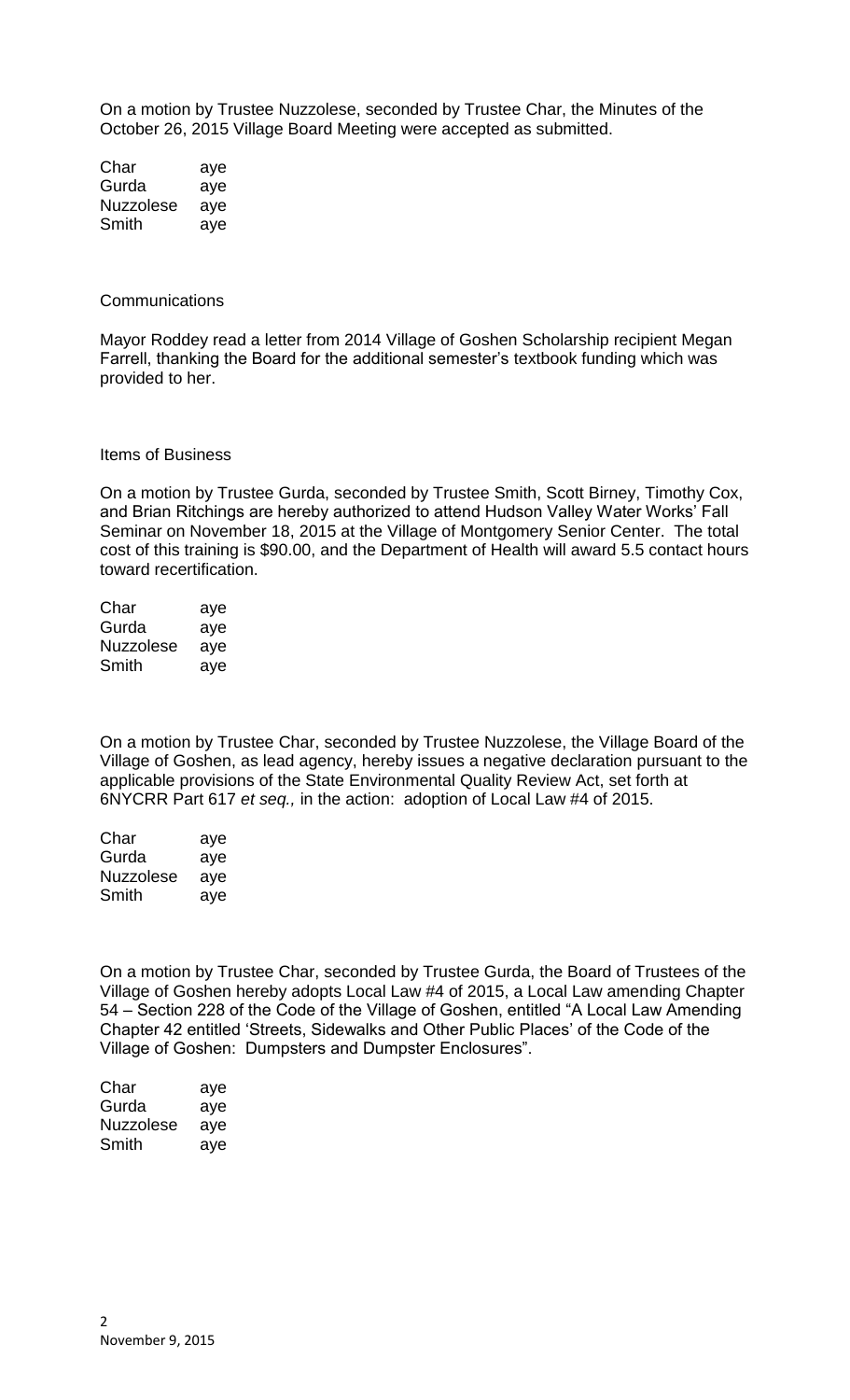On a motion by Trustee Char, seconded by Trustee Gurda, the Village of Goshen will allow free parking in the downtown area from November 23, 2015, through January 2, 2016.

| Char             | aye |
|------------------|-----|
| Gurda            | aye |
| <b>Nuzzolese</b> | aye |
| Smith            | aye |

The following was moved by Trustee Char, and seconded by Trustee Nuzzolese:

## **VILLAGE BOARD MEETING SCHEDULE – 2016**

The Board of Trustees of the Village of Goshen, New York, will hold Meetings in 2016 at Village Hall, 276 Main Street, Goshen, NY at 7:00 p.m. on the following dates:

February 8 **June 13** Corober 24 April 11 August 8 April 25 August 22

January 11 **May 9** May 9 September 12<br>January 25 May 23 September 26 September 26 February 22 June 27 **November 14** March 14 July 11 **November 28** March 28 **July 25 December 12** 

The Board of Trustees will hold Work Sessions in 2016 at 7:00 p.m. on the following dates:

| January 4  |     | May 16       |
|------------|-----|--------------|
| February 1 |     | June 6       |
| March 7    |     | June 20      |
| March 21   |     | July 18      |
| April 4    |     | August 1     |
| April 18   |     | August 15    |
| May 2      |     | September 19 |
| Char       | aye |              |
| Gurda      | aye |              |

October 3 October 17 November 7 November 21 December 5 December 19

On a motion by Trustee Char, seconded by Trustee Nuzzolese, bills as examined by members of the Board were approved in accordance with Abstract 2015/2016 number 5, check numbers 9495 through 9622, in the amount of \$479,535.91, and wire transfers in the amount of \$224,744.49, for a grand total of \$704,280.40.

| Char      | aye |
|-----------|-----|
| Gurda     | aye |
| Nuzzolese | aye |
| Smith     | aye |

Nuzzolese aye Smith aye

## Mayor/Trustee Comments

Trustee Nuzzolese reported that maintenance at the sewer plant included winterization.

Trustee Gurda noted that the water department is running smoothly.